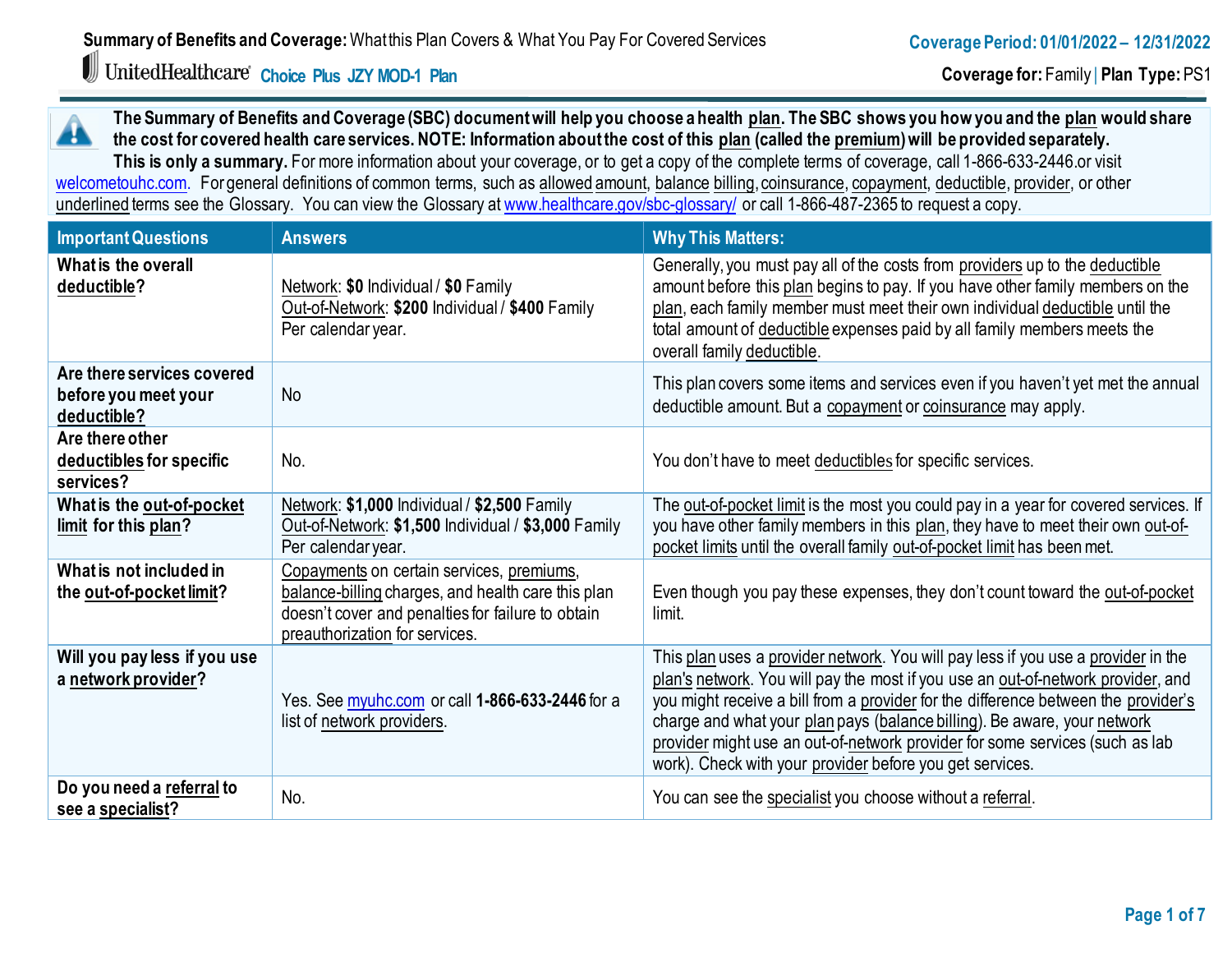

All **copayment** and **coinsurance** costs shown in this chart are after your **deductible** has been met, if a **deductible** applies.

| <b>Common</b>                                                |                                                     | <b>What You Will Pay</b>                              |                                                                                                                |                                                                                                                                                                                                                                              |  |
|--------------------------------------------------------------|-----------------------------------------------------|-------------------------------------------------------|----------------------------------------------------------------------------------------------------------------|----------------------------------------------------------------------------------------------------------------------------------------------------------------------------------------------------------------------------------------------|--|
| <b>Medical Event</b>                                         | <b>Services You May Need</b>                        | <b>Network Provider</b><br>(You will pay the least)   | <b>Out-of-Network Provider</b><br>(You will pay the most)                                                      | <b>Limitations, Exceptions, &amp; Other Important Information</b>                                                                                                                                                                            |  |
| If you visit a health<br>care provider's<br>office or clinic | Primary care visit to treat<br>an injury or illness | \$20 copay per visit,<br>deductible does not apply.   | 20% coinsurance                                                                                                | Virtual visits-No Charge by a Designated Virtual Network<br>Provider. No virtual coverage out-of-network<br>If you receive services in addition to office visit, additional<br>copays, deductibles or coinsurance may apply e.g.<br>surgery. |  |
|                                                              | <b>Specialist visit</b>                             | \$20 copay per visit,<br>deductible does not apply.   | 20% coinsurance                                                                                                | If you receive services in addition to office visit, additional<br>copays, deductibles or coinsurance may apply e.g.<br>surgery.                                                                                                             |  |
|                                                              | Preventive<br>care/screening/<br>immunization       | No Charge                                             | Up to age $6$ :<br>20% coinsurance,<br>deductible does not apply.<br>Age 7 years and up:<br><b>Not Covered</b> | You may have to pay for services that aren't preventive.<br>Ask your provider if the services needed are preventive.<br>Then check what your plan will pay for.                                                                              |  |
| If you have a test                                           | Diagnostic test (x-ray,<br>blood work)              | No Charge                                             | 20% coinsurance                                                                                                | Preauthorization is required out-of-network for certain<br>services or benefit reduces to 50% of allowed amount.                                                                                                                             |  |
|                                                              | Imaging (CT/PET scans,<br>MRI <sub>s</sub> )        | \$100 copay per service,<br>deductible does not apply | 20% coinsurance                                                                                                | Preauthorization is required out-of-network or benefit<br>reduces to 50% of allowed amount.                                                                                                                                                  |  |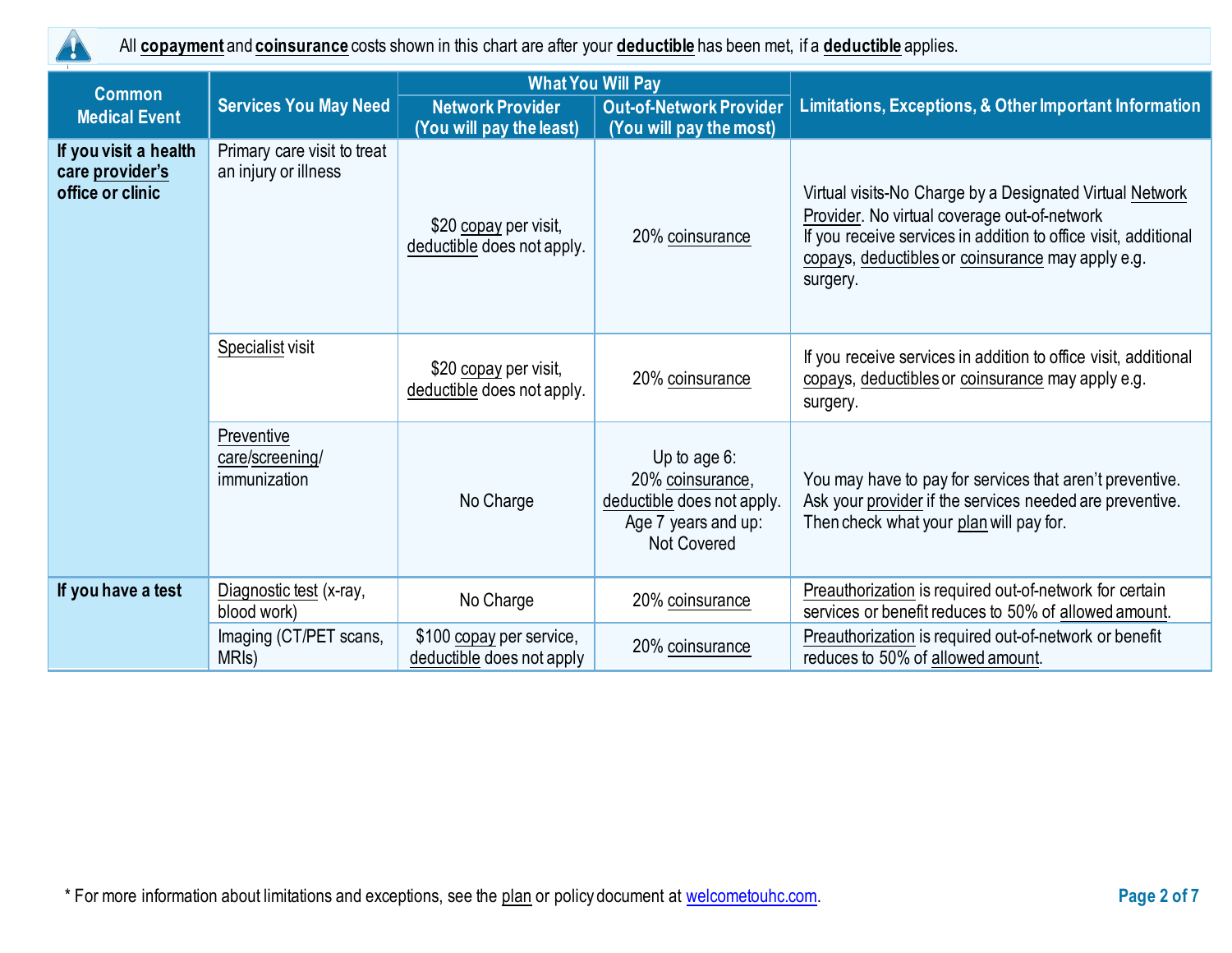| <b>Common</b>                                                                                        |                                                      | <b>What You Will Pay</b>                                                                                                        |                                                                                 |                                                                                                                                                                                                                                                                                                                               |  |
|------------------------------------------------------------------------------------------------------|------------------------------------------------------|---------------------------------------------------------------------------------------------------------------------------------|---------------------------------------------------------------------------------|-------------------------------------------------------------------------------------------------------------------------------------------------------------------------------------------------------------------------------------------------------------------------------------------------------------------------------|--|
| <b>Medical Event</b>                                                                                 | <b>Services You May Need</b>                         | <b>Network Provider</b>                                                                                                         | <b>Out-of-Network Provider</b>                                                  | <b>Limitations, Exceptions, &amp; Other Important Information</b>                                                                                                                                                                                                                                                             |  |
|                                                                                                      |                                                      | (You will pay the least)                                                                                                        | (You will pay the most)                                                         |                                                                                                                                                                                                                                                                                                                               |  |
| If you need drugs<br>to treat your illness<br>or condition<br>More information<br>about prescription | Tier 1 – Your Lowest<br>Cost Option                  | Retail:<br>\$5 copay, deductible does<br>not apply.<br>Mail-Order:<br>\$15 copay, deductible<br>does not apply.                 | Retail:<br>\$5 copay, deductible does<br>not apply.                             | Provider means pharmacy for purposes of this section.<br>Retail: Up to a 90 day supply.<br>Mail-Order: Up to a 90 day supply.                                                                                                                                                                                                 |  |
| drug coverage is<br>available at<br>welcometouhc.com                                                 | Tier 2 - Your Mid-Range<br>Cost Option               | Retail:<br>\$30 copay, deductible<br>does not apply.<br>Mail-Order:<br>\$90 copay, deductible<br>does not apply.                | Retail:<br>\$30 copay, deductible<br>does not apply.                            | You may need to obtain certain drugs, including certain<br>specialty drugs, from a pharmacy designated by us.<br>Certain drugs may have a preauthorization requirement or<br>may result in a higher cost.<br>If you use a out-of-network pharmacy (including a mail<br>order pharmacy), you may be responsible for any amount |  |
|                                                                                                      | Tier 3 - Your Mid-Range<br>Cost Option               | Retail:<br>\$60 copay, deductible<br>does not apply.<br>Mail-Order:<br>\$180 copay, deductible<br>does not apply.               | Retail:<br>\$60 copay, deductible<br>does not apply.                            | over the allowed amount.<br>See the website listed for information on drugs covered by<br>your plan. Not all drugs are covered.<br>You may be required to use a lower-cost drug(s) prior to<br>benefits under your policy being available for certain<br>prescribed drugs.                                                    |  |
|                                                                                                      | Tier 4 - Your Highest<br>Cost Option                 | Retail:<br>\$100 copay, deductible<br>does not apply.<br>Mail-Order:<br>\$300 copay, deductible<br>does not apply               | Not Applicable                                                                  | If a dispensed drug has a chemically equivalent drug at a<br>lower tier, the cost difference between drugs in addition to<br>any applicable copay and/or coinsurance may be applied.<br>Pharmacy out-of-pocket limit: \$5,600 lnd/ \$10,700 Fam.                                                                              |  |
| If you have<br>outpatient surgery                                                                    | Facility fee (e.g.,<br>ambulatory surgery<br>center) | Office:<br>\$70 copay/service,<br>deductible does not apply.<br>Facility:<br>\$150 copay/service,<br>deductible does not apply. | 20% coinsurance                                                                 | Preauthorization is required out-of-network for certain<br>services or benefit reduces to 50% of allowed amount.                                                                                                                                                                                                              |  |
|                                                                                                      | Physician/surgeon fees                               | No Charge                                                                                                                       | 20% coinsurance                                                                 | None                                                                                                                                                                                                                                                                                                                          |  |
| If you need<br>immediate medical<br>attention                                                        | <b>Emergency room care</b>                           | First 3 visits per year: \$75<br>copay per visit, deductible<br>does not apply.                                                 | First 3 visits per year: \$75<br>copay per visit, deductible<br>does not apply. | 100% after you pay a \$20 Co-payment for emergency<br>room physicians per visit.                                                                                                                                                                                                                                              |  |

\* For more information about limitations and exceptions, see the plan or policy document at [welcometouhc.com.](http://www.welcometouhc.com/) **Page 3 of 7**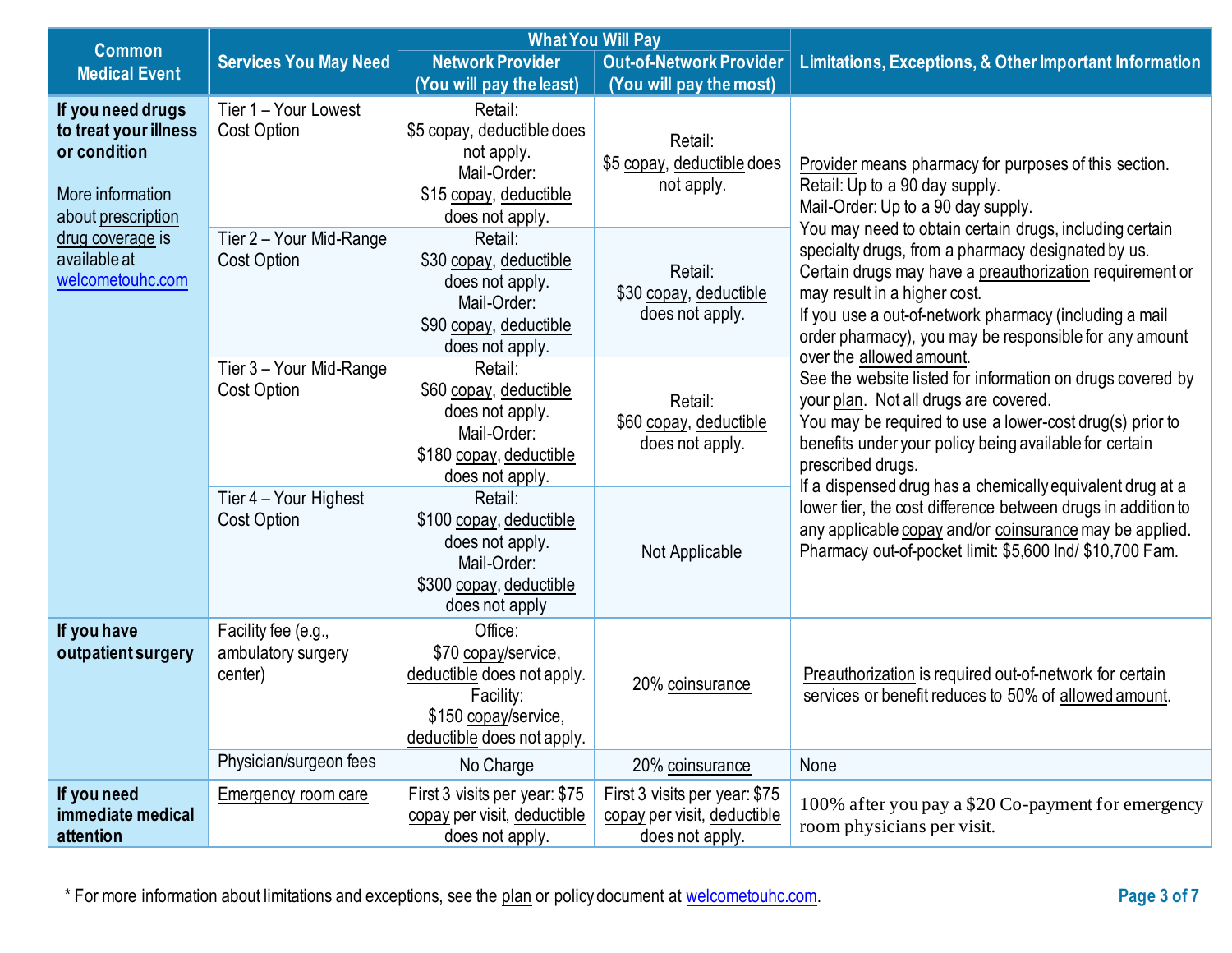|                                                                                       |                                              | <b>What You Will Pay</b>                                                                                                                         |                                |                                                                                                                                                                                                                                         |  |
|---------------------------------------------------------------------------------------|----------------------------------------------|--------------------------------------------------------------------------------------------------------------------------------------------------|--------------------------------|-----------------------------------------------------------------------------------------------------------------------------------------------------------------------------------------------------------------------------------------|--|
| <b>Common</b>                                                                         | <b>Services You May Need</b>                 | <b>Network Provider</b>                                                                                                                          | <b>Out-of-Network Provider</b> | <b>Limitations, Exceptions, &amp; Other Important Information</b>                                                                                                                                                                       |  |
| <b>Medical Event</b>                                                                  |                                              | (You will pay the least)                                                                                                                         | (You will pay the most)        |                                                                                                                                                                                                                                         |  |
|                                                                                       |                                              | After 3 visits:                                                                                                                                  | After 3 visits:                |                                                                                                                                                                                                                                         |  |
|                                                                                       |                                              | \$300 copay per visit,                                                                                                                           | \$300 copay per visit,         |                                                                                                                                                                                                                                         |  |
|                                                                                       |                                              | deductible does not apply.                                                                                                                       | deductible does not apply.     |                                                                                                                                                                                                                                         |  |
|                                                                                       | Emergency medical<br>transportation          | No Charge                                                                                                                                        | No Charge                      | None                                                                                                                                                                                                                                    |  |
|                                                                                       | Urgent care                                  | \$20 copay per visit,<br>deductible does not apply.                                                                                              | 20% coinsurance                | If you receive services in addition to Urgent care visit,<br>additional copays, deductibles, or coinsurance may apply<br>e.g. surgery.                                                                                                  |  |
| If you have a<br>hospital stay                                                        | Facility fee (e.g., hospital<br>room)        | \$100 copay per<br>admission, deductible<br>does not apply.                                                                                      | 20% coinsurance                | Preauthorization is required out-of-network or benefit<br>reduces to 50% of allowed amount.                                                                                                                                             |  |
|                                                                                       | Physician/surgeon fees                       | No Charge                                                                                                                                        | 20% coinsurance                | These services are bundled with related procedures.                                                                                                                                                                                     |  |
| If you need mental<br>health, behavioral<br>health, or<br>substance abuse<br>services | Outpatient services                          | Physician: \$20 copay per<br>visit, deductible does not<br>apply.<br>Outpatient facility:<br>\$50 copay per visit,<br>deductible does not apply. | 20% coinsurance                | Network Partial hospitalization/intensive outpatient<br>treatment: \$50 copay per visit, deductible does not apply.<br>Preauthorization is required out-of-network for certain<br>services or benefit reduces to 50% of allowed amount. |  |
|                                                                                       | Inpatient services                           | \$100 copay per<br>admission, deductible<br>does not apply.                                                                                      | 20% coinsurance                | Preauthorization is required out-of-network or benefit<br>reduces to 50% of allowed amount.                                                                                                                                             |  |
| If you are pregnant                                                                   | Office visits                                | \$20 copay per visit,<br>deductible does not apply.                                                                                              | 20% coinsurance                | Cost sharing does not apply for preventive services.<br>Depending on the type of service a copayment,                                                                                                                                   |  |
|                                                                                       | Childbirth/delivery<br>professional services | No Charge                                                                                                                                        | 20% coinsurance                | coinsurance or deductible may apply. Maternity care may<br>include tests and services described elsewhere in the SBC<br>(i.e. ultrasound.)                                                                                              |  |
|                                                                                       | Childbirth/delivery facility<br>services     | \$500 Global maternity<br>copay, deductible does<br>not apply.                                                                                   | 20% coinsurance                | Inpatient preauthorization applies out-of-network if stay<br>exceeds 48 hours (C-Section: 96 hours) or benefit reduces<br>to 50% of allowed amount.                                                                                     |  |
| If you need help<br>recovering or have                                                | Home health care                             | 10% coinsurance,<br>deductible does not apply.                                                                                                   | Not Covered                    | None                                                                                                                                                                                                                                    |  |
| other special health<br>needs                                                         | Rehabilitation services                      | No Charge                                                                                                                                        | 20% coinsurance                | Any combination of outpatient rehabilitation services is<br>limited to 60 visits per calendar year.                                                                                                                                     |  |

\* For more information about limitations and exceptions, see the plan or policy document at [welcometouhc.com.](http://www.welcometouhc.com/) **Page 4 of 7**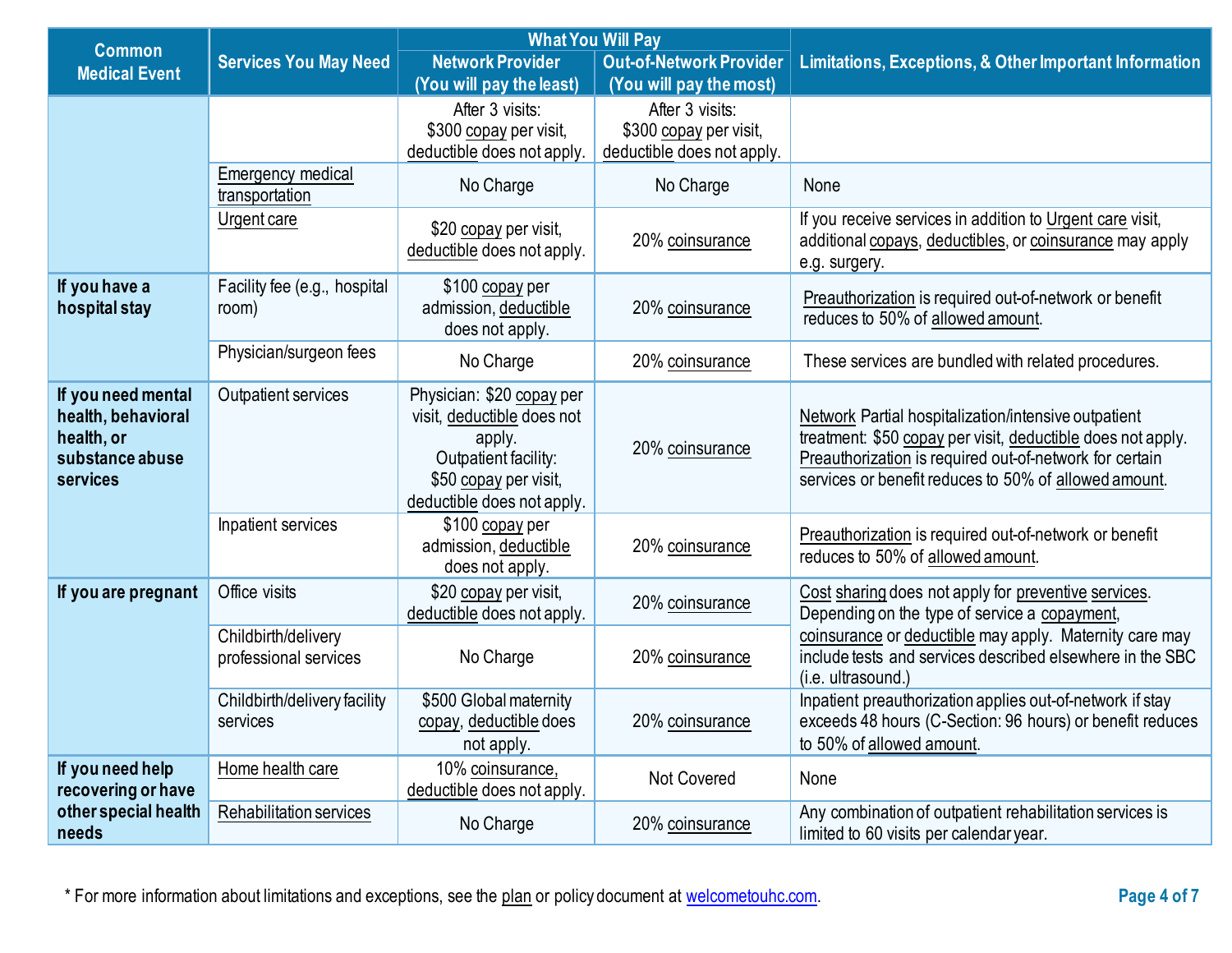| <b>Common</b>                                                                                                                     |                                | <b>What You Will Pay</b>                       |                                |                                                                                                                                                                                   |  |  |
|-----------------------------------------------------------------------------------------------------------------------------------|--------------------------------|------------------------------------------------|--------------------------------|-----------------------------------------------------------------------------------------------------------------------------------------------------------------------------------|--|--|
| <b>Medical Event</b>                                                                                                              | <b>Services You May Need</b>   | <b>Network Provider</b>                        | <b>Out-of-Network Provider</b> | Limitations, Exceptions, & Other Important Information                                                                                                                            |  |  |
|                                                                                                                                   |                                | (You will pay the least)                       | (You will pay the most)        |                                                                                                                                                                                   |  |  |
|                                                                                                                                   |                                |                                                |                                | Preauthorization required out-of-network for certain<br>services or benefit reduces to 50% of allowed amount.                                                                     |  |  |
|                                                                                                                                   | Habilitative services          |                                                |                                | Services are provided under and limits are combined with<br>Rehabilitation Services above.                                                                                        |  |  |
|                                                                                                                                   |                                | No Charge<br>20% coinsurance                   |                                | Preauthorization required out-of-network for certain<br>services or benefit reduces to 50% of allowed amount.                                                                     |  |  |
|                                                                                                                                   | <b>Skilled nursing care</b>    | 10% coinsurance,<br>deductible does not apply. | 20% coinsurance                | Limited to 100 days per calendar year (combined with<br>inpatient rehabilitation).<br>Preauthorization is required out-of-network or benefit<br>reduces to 50% of allowed amount. |  |  |
|                                                                                                                                   | Durable medical<br>equipment   | 10% coinsurance,<br>deductible does not apply. | <b>Not Covered</b>             | No coverage out-of-network for durable medical equipment                                                                                                                          |  |  |
|                                                                                                                                   | Hospice services               | 10% coinsurance,<br>deductible does not apply. | 20% coinsurance                | Preauthorization is required out-of-network before<br>admission for an Inpatient Stay in a hospice facility or<br>benefit reduces to 50% of allowed amount.                       |  |  |
| If your child needs                                                                                                               | Children's eye exam            | Not Covered                                    | <b>Not Covered</b>             | No coverage for Children's eye exams.                                                                                                                                             |  |  |
| dental or eye care                                                                                                                | Children's glasses             | Not Covered                                    | <b>Not Covered</b>             | No coverage for Children's glasses.                                                                                                                                               |  |  |
|                                                                                                                                   | Children's dental check-<br>up | Not Covered                                    | Not Covered                    | No coverage for Children's Dental check-up.                                                                                                                                       |  |  |
| . The distribution of $\bullet$ $\bullet$ $\bullet$ $\bullet$ $\bullet$ . Also as $\bullet$ is consistent to the set of $\bullet$ |                                |                                                |                                |                                                                                                                                                                                   |  |  |

## **Excluded Services & Other Covered Services:**

| Services Your Plan Generally Does NOT Cover (Check your policy or plan document for more information and a list of any other excluded services.) |                                              |                                           |  |  |  |
|--------------------------------------------------------------------------------------------------------------------------------------------------|----------------------------------------------|-------------------------------------------|--|--|--|
| Acupuncture                                                                                                                                      | Infertility treatment                        | Private duty nursing                      |  |  |  |
| Cosmetic surgery                                                                                                                                 | Long-term care                               | Routine eye care                          |  |  |  |
| Dental care                                                                                                                                      | Non-emergency care when travelling outside - | Routine foot care - Except as covered for |  |  |  |
| Glasses                                                                                                                                          | the U.S.                                     | <b>Diabetes</b>                           |  |  |  |
|                                                                                                                                                  |                                              | Weight loss programs                      |  |  |  |
| Other Covered Services (Limitations may apply to these services. This isn't a complete list. Please see your plan document.)                     |                                              |                                           |  |  |  |
| Chiropractic (Manipulative care) - 20 visits per<br>calendar year                                                                                | Hearing aids - \$5,000 per calendar year     | <b>Bariatric surgery</b>                  |  |  |  |

Your Rights to Continue Coverage: There are agencies that can help if you want to continue your coverage after it ends. The contact information for those agencies is: U.S. Department of Labor, Employee Benefits Security Administration at 1-866-444-3272 or [www.dol.gov/ebsa,](http://www.dol.gov/ebsa) or the U.S. Department of Health and Human Services at 1-

\* For more information about limitations and exceptions, see the plan or policy document at [welcometouhc.com.](http://www.welcometouhc.com/) **Page 5 of 7**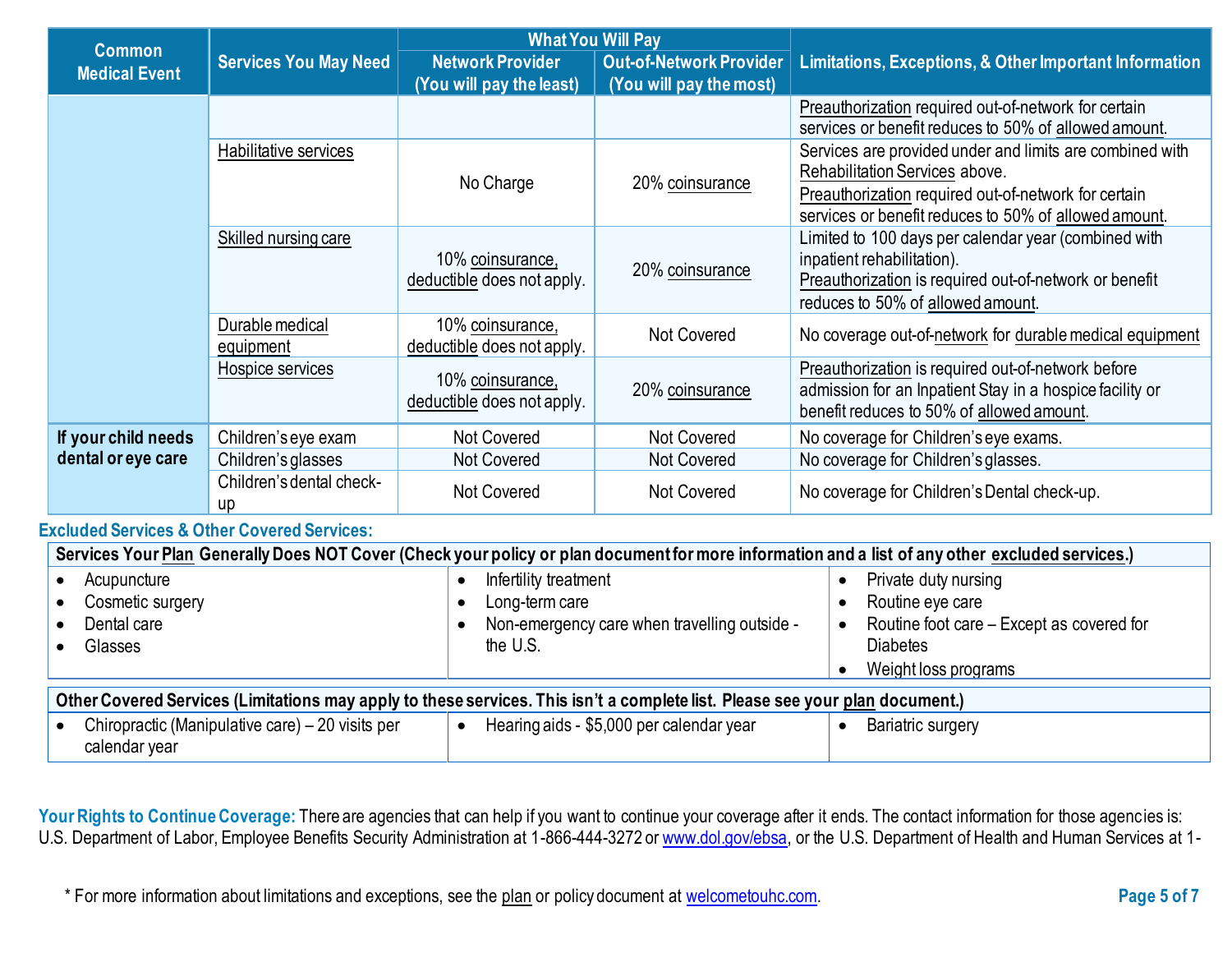877-267-2323 x61565 or [www.cciio.cms.gov.](http://www.cciio.cms.gov/) Other coverage options may be available to you too, including buying individual insurance coverage through the Health Insurance Marketplace. For more information about the Marketplace, visit [www.HealthCare.gov](http://www.healthcare.gov/) or call 1-800-318-2596.

Your Grievance and Appeals Rights: There are agencies that can help if you have a complaint against your plan for a denial of a claim. This complaint is called a grievance or appeal. For more information about your rights, look at the explanation of benefits you will receive for that medical claim. Your plan documents also provide complete information on how to submit a claim, appeal, or a grievance for any reason to your plan. For more information about your rights, this notice, or assistance, contact: the Member Service number listed on the back of your ID card or [myuhc.com.](http://www.myuhc.com/) 

Additionally, a consumer assistance program may help you file your appeal. Contact [dol.gov/ebsa/healthreform.](https://www.dol.gov/ebsa/healthreform)

## **Does this plan provide Minimum Essential Coverage? Yes**

Minimum Essential Coverage generally includes plans, health insurance available through the Marketplace or other individual market policies, Medicare, Medicaid, CHIP, TRICARE, and certain other coverage. If you are eligible for certain types of Minimum Essential Coverage, you may not be eligible for the premium tax credit.

## **Does this plan meet the Minimum Value Standards? Yes**

If your plan doesn't meet the Minimum Value Standards, you may be eligible for a premium tax credit to help you pay for a plan through the Marketplace.

#### **Language Access Services:**

Spanish (Español): Para obtener asistencia en Español, llame al 1-866-633-2446. Tagalog (Tagalog): Kung kailangan ninyo ang tulong sa Tagalog tumawag sa 1-866-633-2446. Chinese (中文): 如果需要中文的帮助,请拨打这个号码1-866-633-2446.

Navajo (Dine): Dinek'ehgo shika at'ohwol ninisingo, kwiijigo holne' 1-866-633-2446.

*To see examples of how this plan might cover costs for a sample medical situation, see the next section.*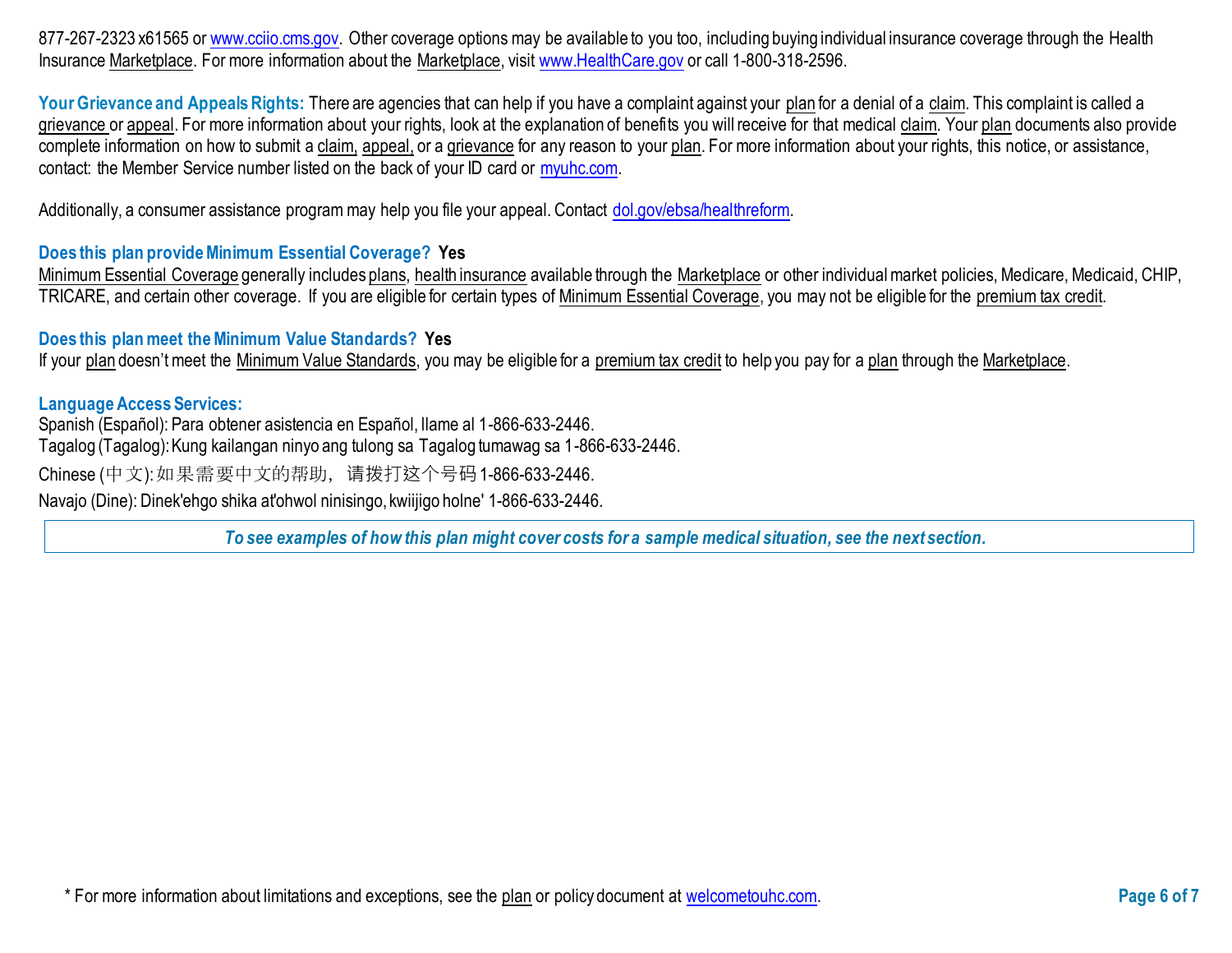Deductibles \$0 Copayments **\$100** Coinsurance \$0 *What isn't covered* Limits or exclusions  $$60$ **The total Peg would pay is \$160**



**This is not a cost estimator.** Treatments shown are just examples of how this planmight cover medical care. Your actual costs will be different depending on the actual care you receive, the prices your providers charge, and many other factors. Focus on the cost sharing amounts (deductibles, copayments and coinsurance) and excluded services under the plan. Use this information to compare the portion of costs you might pay under different health plans. Please note these coverage examples are based on self-only coverage.

| Peg is Having a Baby<br>(9 months of in-network pre-natal care and a<br>hospital delivery)                                                                                                                                                                             |                               | <b>Managing Joe's type 2 Diabetes</b><br>(a year of routine in-network care of a well-<br>controlled condition)                                                                                                         |                               | <b>Mia's Simple Fracture</b><br>(in-network emergency room visit and<br>follow up care)                                                                                                                               |                               |
|------------------------------------------------------------------------------------------------------------------------------------------------------------------------------------------------------------------------------------------------------------------------|-------------------------------|-------------------------------------------------------------------------------------------------------------------------------------------------------------------------------------------------------------------------|-------------------------------|-----------------------------------------------------------------------------------------------------------------------------------------------------------------------------------------------------------------------|-------------------------------|
| The plan's overall deductible<br>■ Specialist copay<br>Hospital (facility) copay<br>Other coinsurance                                                                                                                                                                  | \$0<br>\$20<br>\$100<br>$0\%$ | The plan's overall deductible<br>■ Specialist copay<br>Hospital (facility) copay<br>Other coinsurance                                                                                                                   | \$0<br>\$20<br>\$100<br>$0\%$ | The plan's overall deductible<br>Specialist copay<br>■ Hospital (facility) copay<br>Other coinsurance                                                                                                                 | \$0<br>\$20<br>\$100<br>$0\%$ |
| This EXAMPLE event includes services like:<br>Specialist office visits (pre-natal care)<br>Childbirth/Delivery Professional Services<br><b>Childbirth/Delivery Facility Services</b><br>Diagnostic tests (ultrasounds and blood work)<br>Specialist visit (anesthesia) |                               | This EXAMPLE event includes services like:<br>Primary care physician office visits (including disease<br>education)<br>Diagnostic tests (blood work)<br>Prescription drugs<br>Durable medical equipment (glucose meter) |                               | This EXAMPLE eventincludes services like:<br><b>Emergency room care (including medical supplies)</b><br>Diagnostic test (x-ray)<br>Durable medical equipment (crutches)<br>Rehabilitation services (physical therapy) |                               |
| <b>Total Example Cost</b>                                                                                                                                                                                                                                              | \$12,700                      | <b>Total Example Cost</b>                                                                                                                                                                                               | \$5,600                       | <b>Total Example Cost</b>                                                                                                                                                                                             | \$2,800                       |
| In this example, Peg would pay:                                                                                                                                                                                                                                        |                               | In this example, Joe would pay:                                                                                                                                                                                         |                               | In this example, Mia would pay:                                                                                                                                                                                       |                               |
| <b>Cost Sharing</b>                                                                                                                                                                                                                                                    |                               | <b>Cost Sharing</b>                                                                                                                                                                                                     |                               | <b>Cost Sharing</b>                                                                                                                                                                                                   |                               |

*What isn't covered*

|       | <b>Cost Sharing</b>        |       |
|-------|----------------------------|-------|
| \$0   | <b>Deductibles</b>         | \$0   |
| \$700 | Copayments                 | \$200 |
| \$0   | Coinsurance                | \$0   |
|       | What isn't covered         |       |
| \$0   | Limits or exclusions       | \$0   |
| \$700 | The total Mia would pay is | \$200 |
|       |                            |       |

**Deductibles** Copayments Coinsurance

Limits or exclusions

**The total Joe would pay is**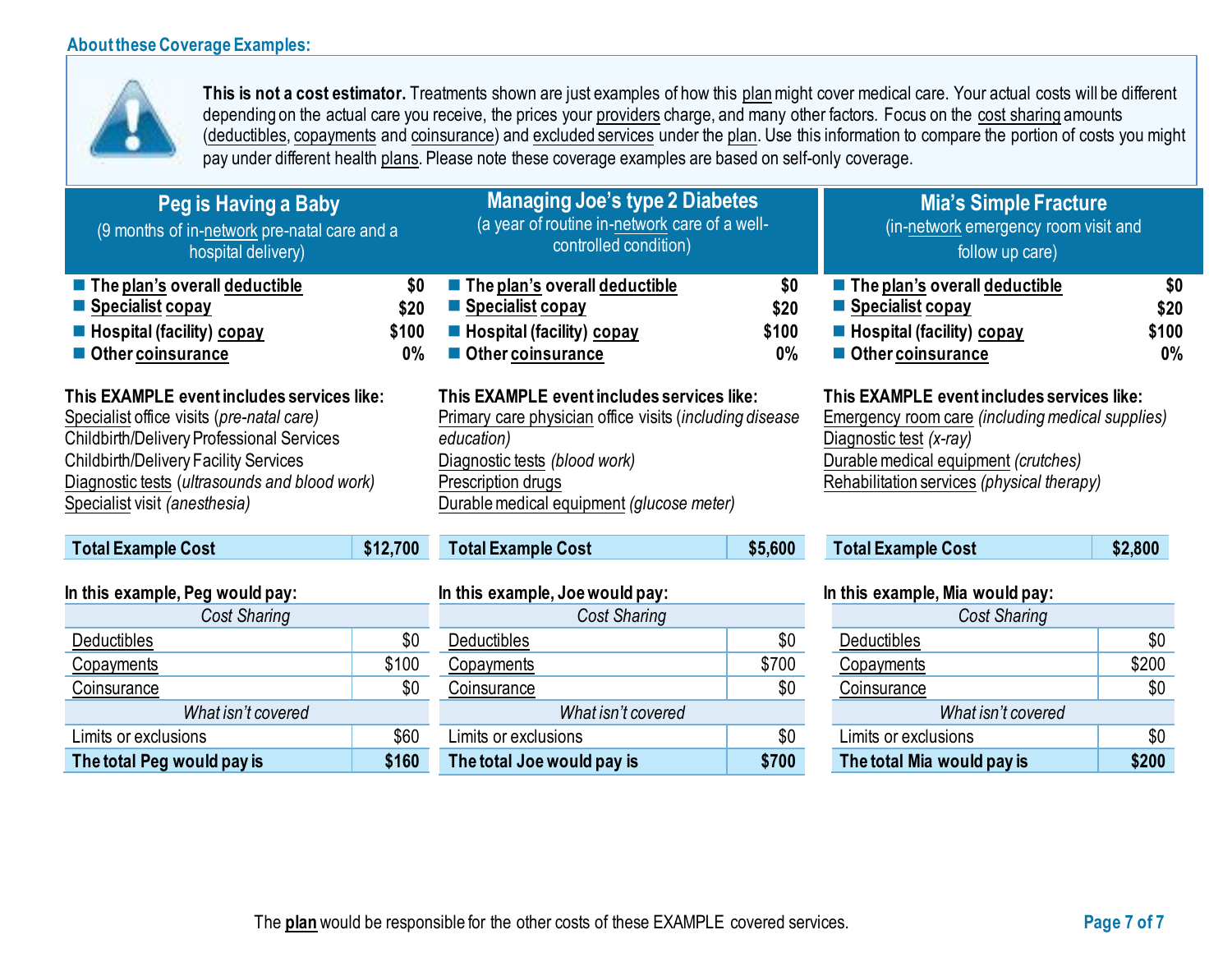We do not treat members differently because of sex, age, race, color, disability or national origin.

If you think you were treated unfairly because of your sex, age, race, color, disability or national origin, you can send a complaint to the Civil Rights Coordinator.

**Online: UHC Civil Rights@uhc.com** 

**Mail**: Civil Rights Coordinator. UnitedHealthcare Civil Rights Grievance. P.O. Box 30608 Salt Lake City, UTAH 84130

You must send the complaint within 60 days of when you found out about it. A decision will be sent to you within 30 days. If you disagree with the decision, you have 15 days to ask us to look at it again.

If you need help with your complaint, please call the toll-free number listed within this Summary of Benefits and Coverage (SBC), TTY 711, Monday through Friday, 8 a.m. to 8 p.m.

You can also file a complaint with the U.S. Dept. of Health and Human Services. **Online:** <https://ocrportal.hhs.gov/ocr/portal/lobby.jsf> Complaint forms are available a[t http://www.hhs.gov/ocr/office/file/index.html](http://www.hhs.gov/ocr/office/file/index.html). **Phone:** Toll-free 1-800-368-1019, 800-537-7697 (TDD) **Mail:** U.S. Dept. of Health and Human Services. 200 Independence Avenue, SW Room 509F, HHH Building Washington, D.C. 20201

We provide free services to help you communicate with us. Such as, letters in other languages or large print. Or, you can ask for an interpreter. To ask for help, please call the number contained within this Summary of Benefits and Coverage (SBC) , TTY 711, Monday through Friday, 8 a.m. to 8 p.m.

ATENCIÓN: Si habla español (Spanish), hay servicios de asistencia de idiomas, sin cargo, a su disposición. Llame al número gratuito que aparece en este Resumen de Beneficios y Cobertura (Summary of Benefits and Coverage, SBC).

請注意:如果您說中文 (Chinese),我們免費為您提供語言協助服務。請撥打本福利和承保摘要(Summary of Benefits and Coverage, SBC) 内所列的免付費電話號碼。

XIN LƯU Ý: Nếu quý vị nói tiếng Việt (Vietnamese), quý vị sẽ được cung cấp dịch vụ trợ giúp về ngôn ngữ miễn phí. Vui lòng gọi số điện thoại miễn phí ghi trong bản Tóm lược về quyền lợi và đài thọ bảo hiểm (Summary of Benefits and Coverage, SBC) này.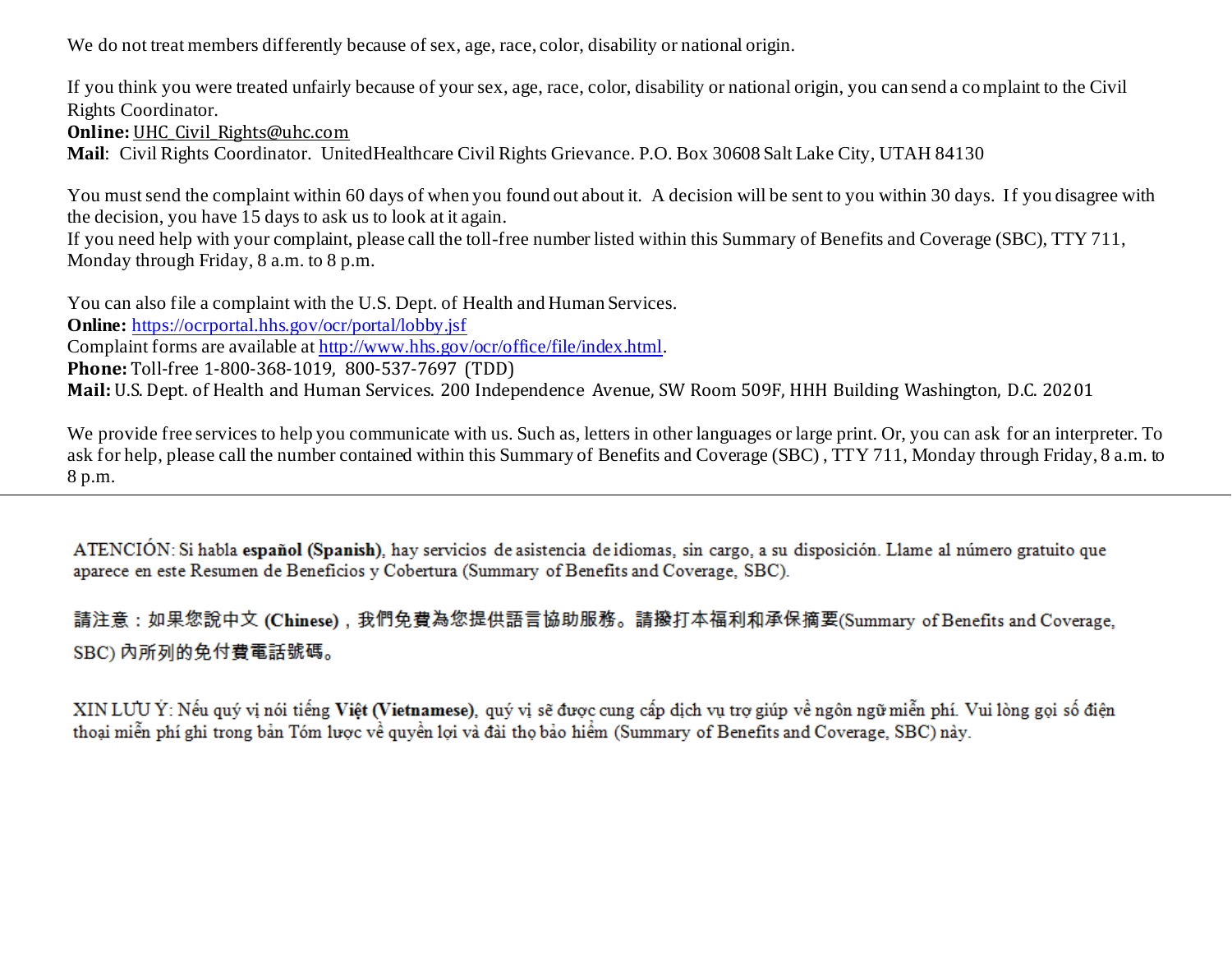알림: 한국어(Korean)를 사용하시는 경우 언어 지원 서비스를 무료로 이용하실 수 있습니다. 본 혜택 및 보장 요약서(Summary of Benefits and Coverage, SBC)에 기재된 무료전화번호로 전화하십시오.

PAUNAWA: Kung nagsasalita ka ng **Tagalog (Tagalog)**, may makukuha kang mga libreng serbisyo ng tulong sa wika. Pakitawagan ang toll-free na numerong nakalista sa Buod na ito ng Mga Benepisyo at Saklaw (Summary of Benefits and Coverage o SBC).

ВНИМАНИЕ: бесплатные услуги перевода доступны для людей, чей родной язык является русском (Russian). Позвоните по бесплатному номеру телефона, указанному в данном «Обзоре льгот и покрытия» (Summary of Benefits and Coverage, SBC).

> تنبيه: إذا كنت تتحدث ا**لعربية (Arabic)**، فإن خدمات المساعدة اللغوية المجانية متاحة لك. يُرجى الاتصال برهَم الهاتف المجاني المدرج بداخل مخلص المزايا والتغطية (Summary of Benefits and Coverage، SBC)

ATANSYON: Si w pale Kreyol ayisyen (Haitian Creole), ou kapab benefisye sèvis ki gratis pou ede w nan lang pa w. Tanpri rele nimewo gratis ki nan Rezime avantaj ak pwoteksyon sa a (Summary of Benefits and Coverage, SBC).

ATTENTION : Si vous parlez francais (French), des services d'aide linguistique vous sont proposés gratuitement. Veuillez appeler le numéro sans frais figurant dans ce Sommaire des prestations et de la couverture (Summary of Benefits and Coverage, SBC).

UWAGA: Jeżeli mówisz po polsku (Polish), udostępniliśmy darmowe usługi tłumacza. Prosimy zadzwonić pod bezpłatny numer podany w niniejszym Zestawieniu świadczeń i refundacji (Summary of Benefits and Coverage, SBC).

ATENCÃO: Se você fala português (Portuguese), contate o servico de assistência de idiomas gratuito. Ligue para o número gratuito listado neste Resumo de Benefícios e Cobertura (Summary of Benefits and Coverage - SBC).

ATTENZIONE: in caso la lingua parlata sia l'italiano (Italian), sono disponibili servizi di assistenza linguistica gratuiti. Chiamate il numero verde indicato all'interno di questo Sommario dei Benefit e della Copertura (Summary of Benefits and Coverage, SBC).

ACHTUNG: Falls Sie Deutsch (German) sprechen, stehen Ihnen kostenlos sprachliche Hilfsdienstleistungen zur Verfügung. Bitte rufen Sie die in dieser Zusammenfassung der Leistungen und Kostenübernahmen (Summary of Benefits and Coverage, SBC) angegebene gebührenfreie Rufnummer an.

注意事項:日本語 (Japanese)を話される場合、無料の言語支援サービスをご利用いただけます。 本「保障および給付の概要」(Summary of Benefits and Coverage, SBC)に記載されているフリー ダイヤルにてお電話ください。